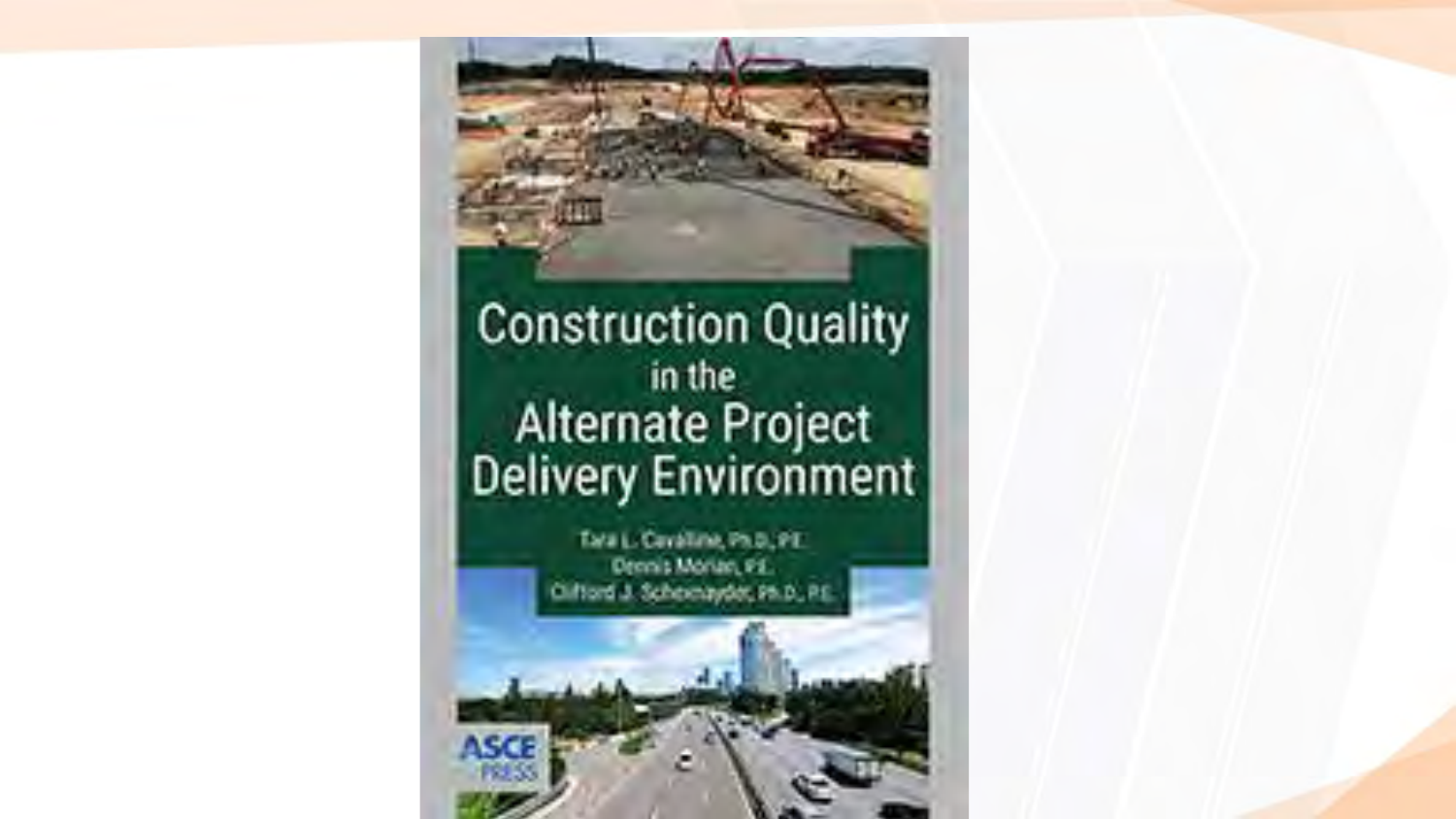# **BMD – MIX PERFORMANCE TESTS**

# **Gary L. Hoffman, P.E.** Director of Technical Services PA Asphalt Pavement Association

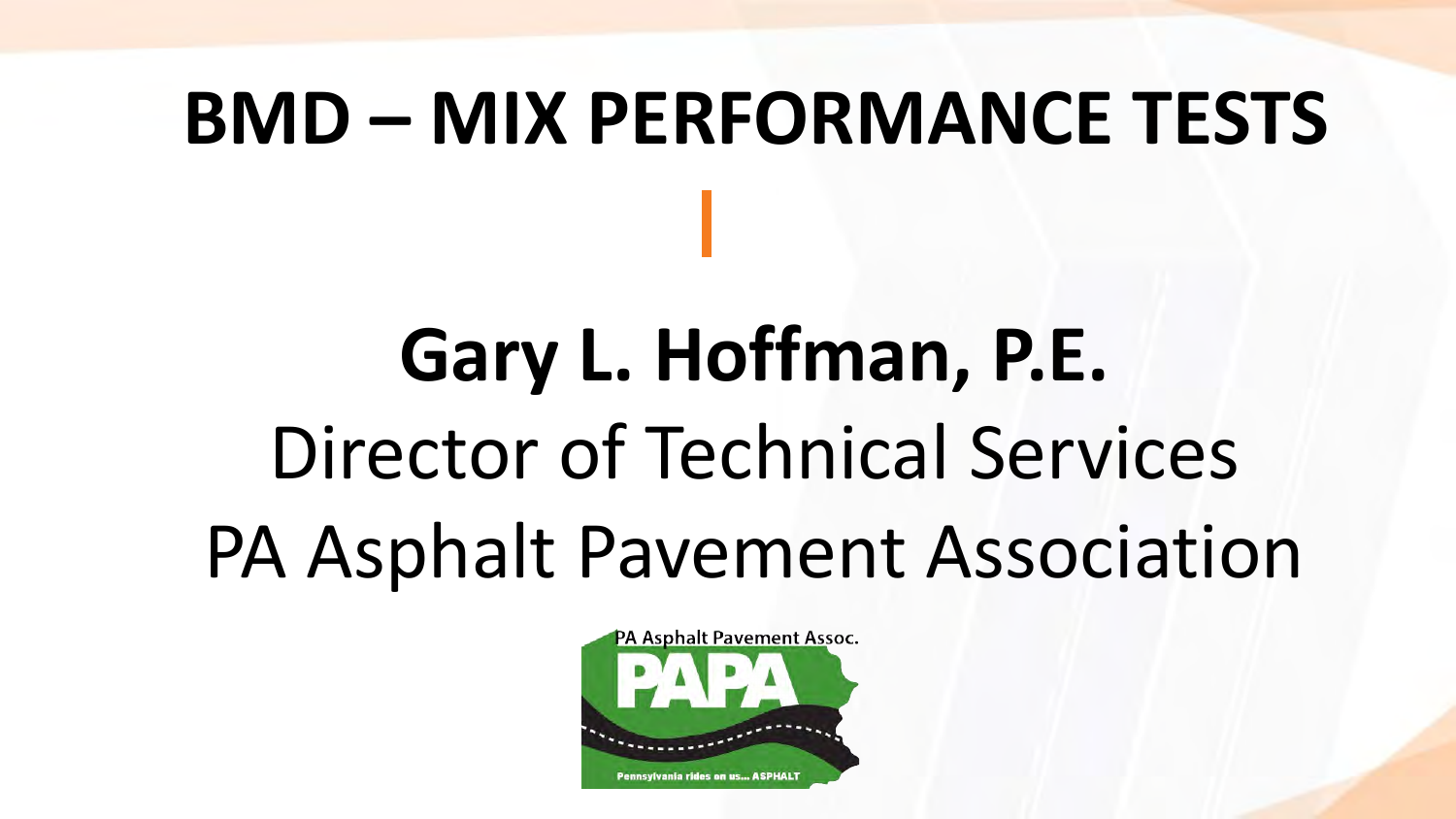### **AGENDA TOPICS**

#### **Balanced Mix Design Implementation**

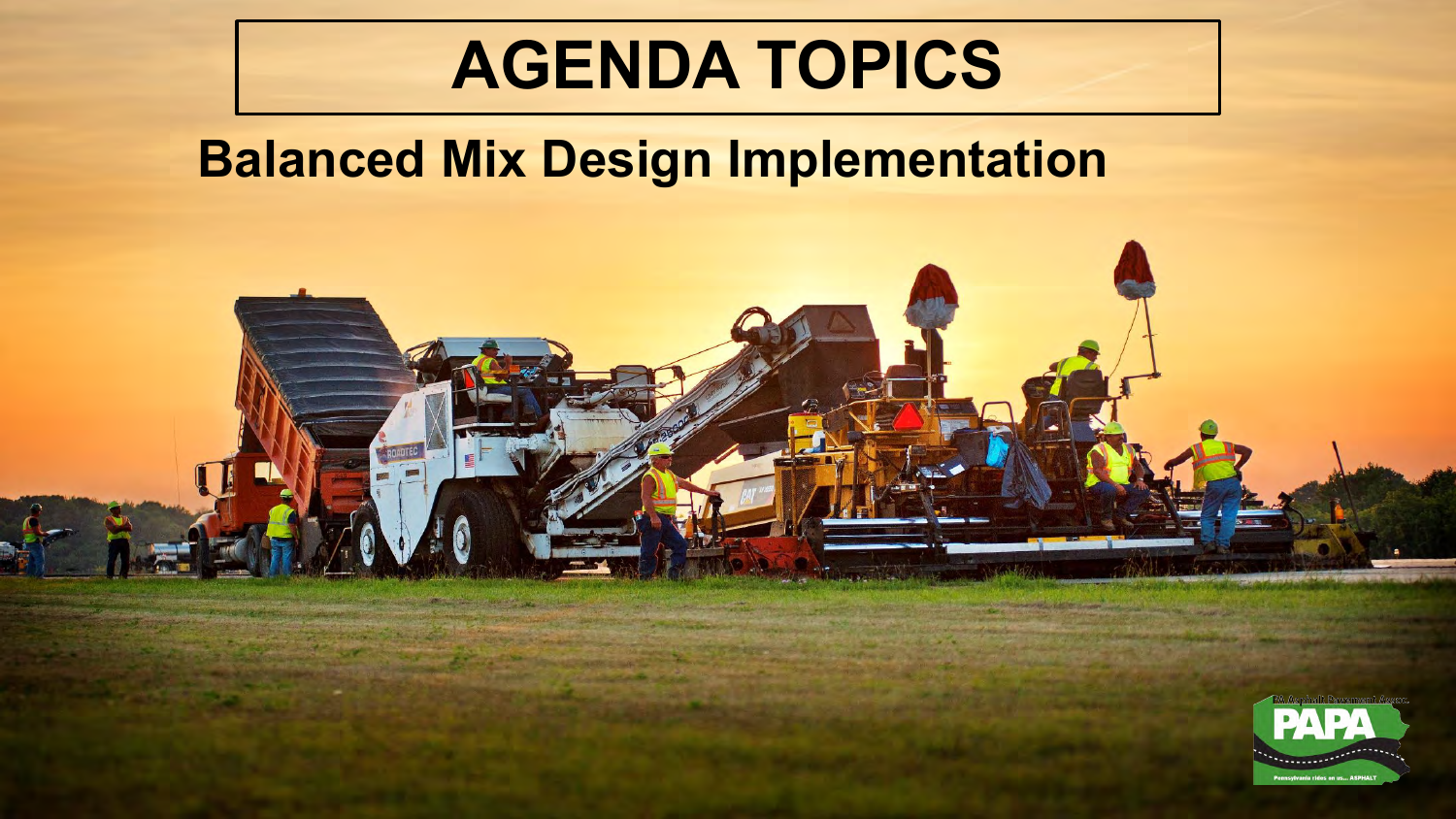#### **Definition - BMD**

**"Asphalt mix design using performance tests on appropriately conditioned specimens that address multiple modes of distress (i.e., rutting & cracking) taking into consideration mix aging, traffic, climate and location within the pavement structure."**



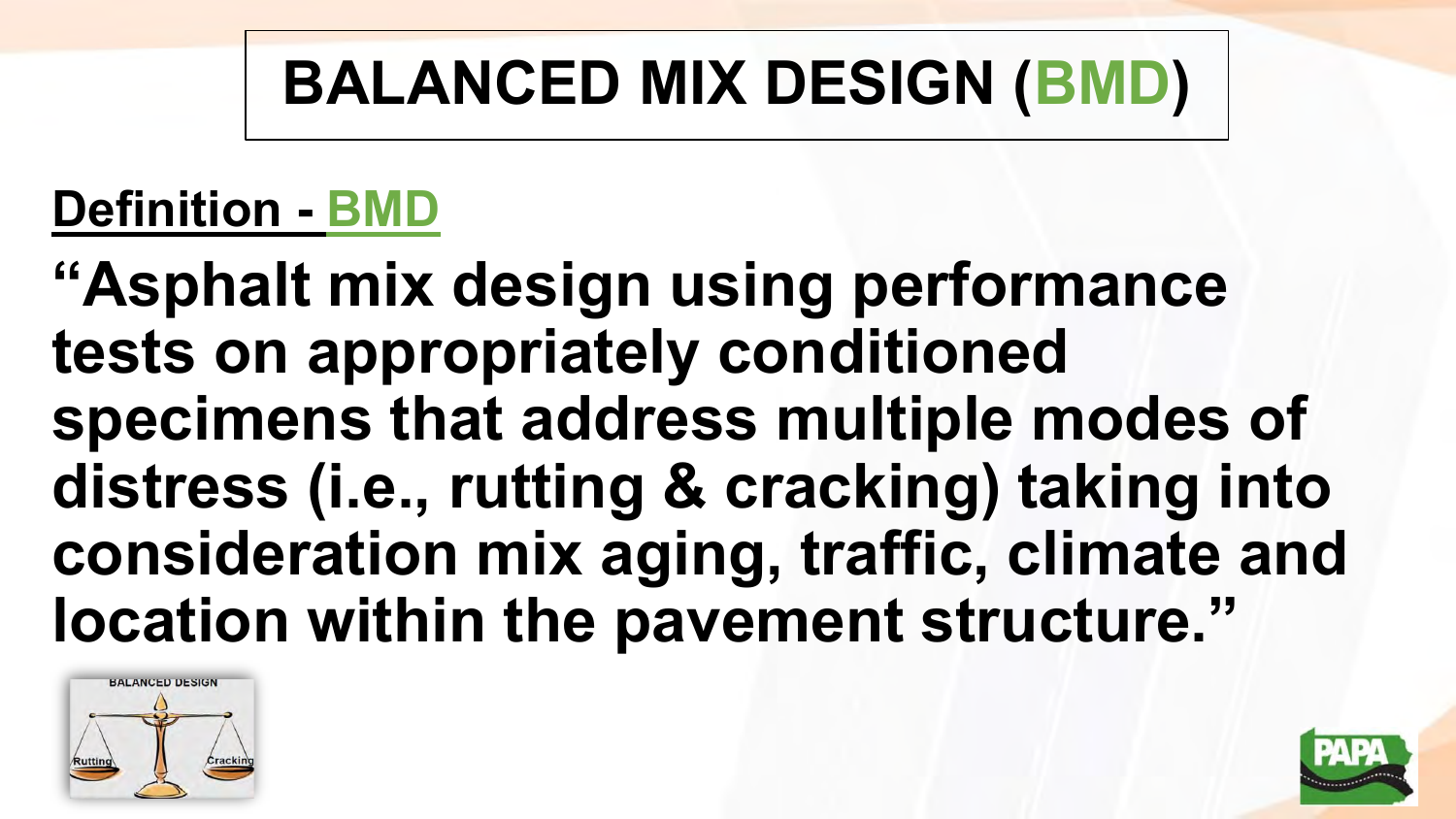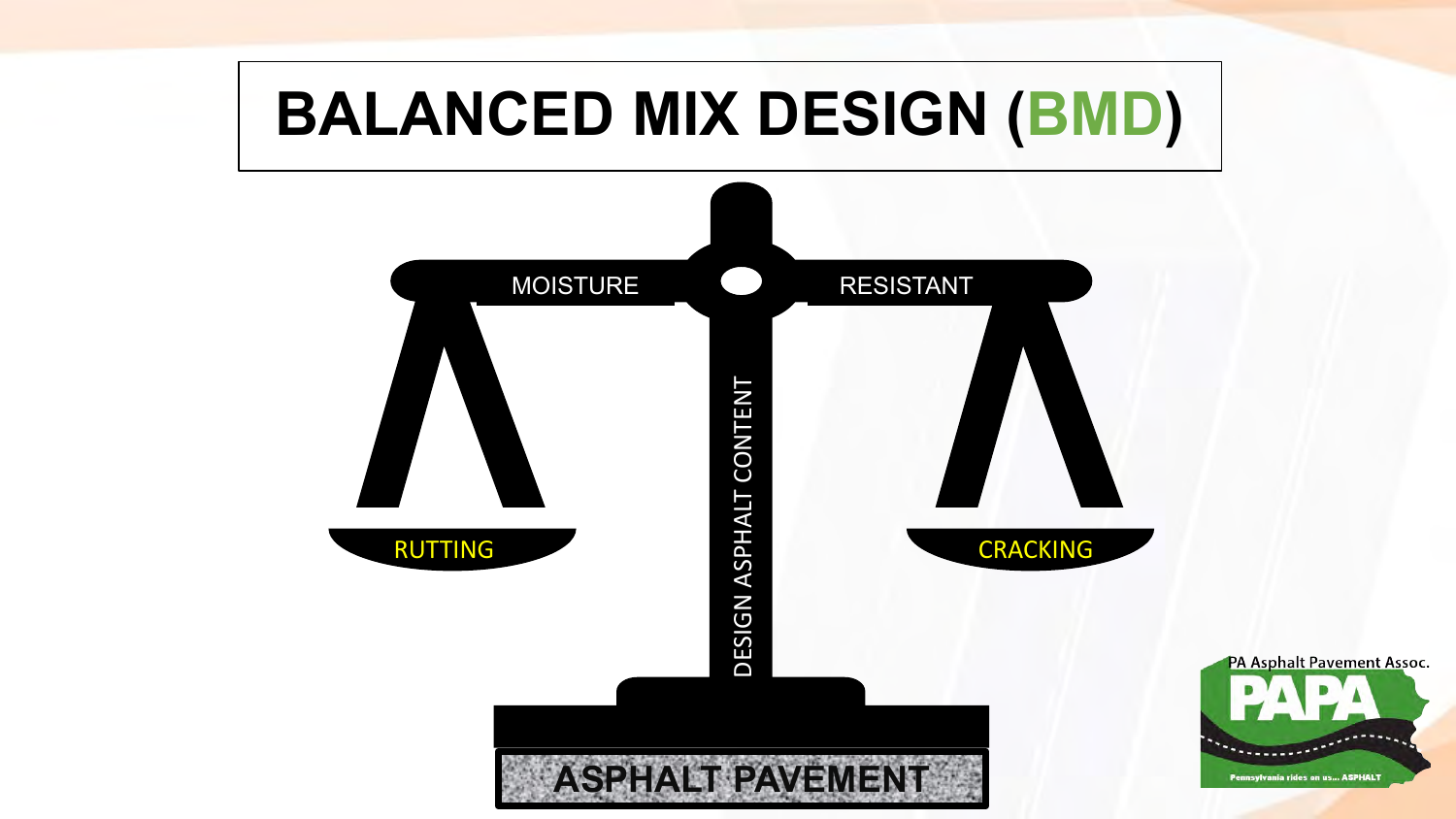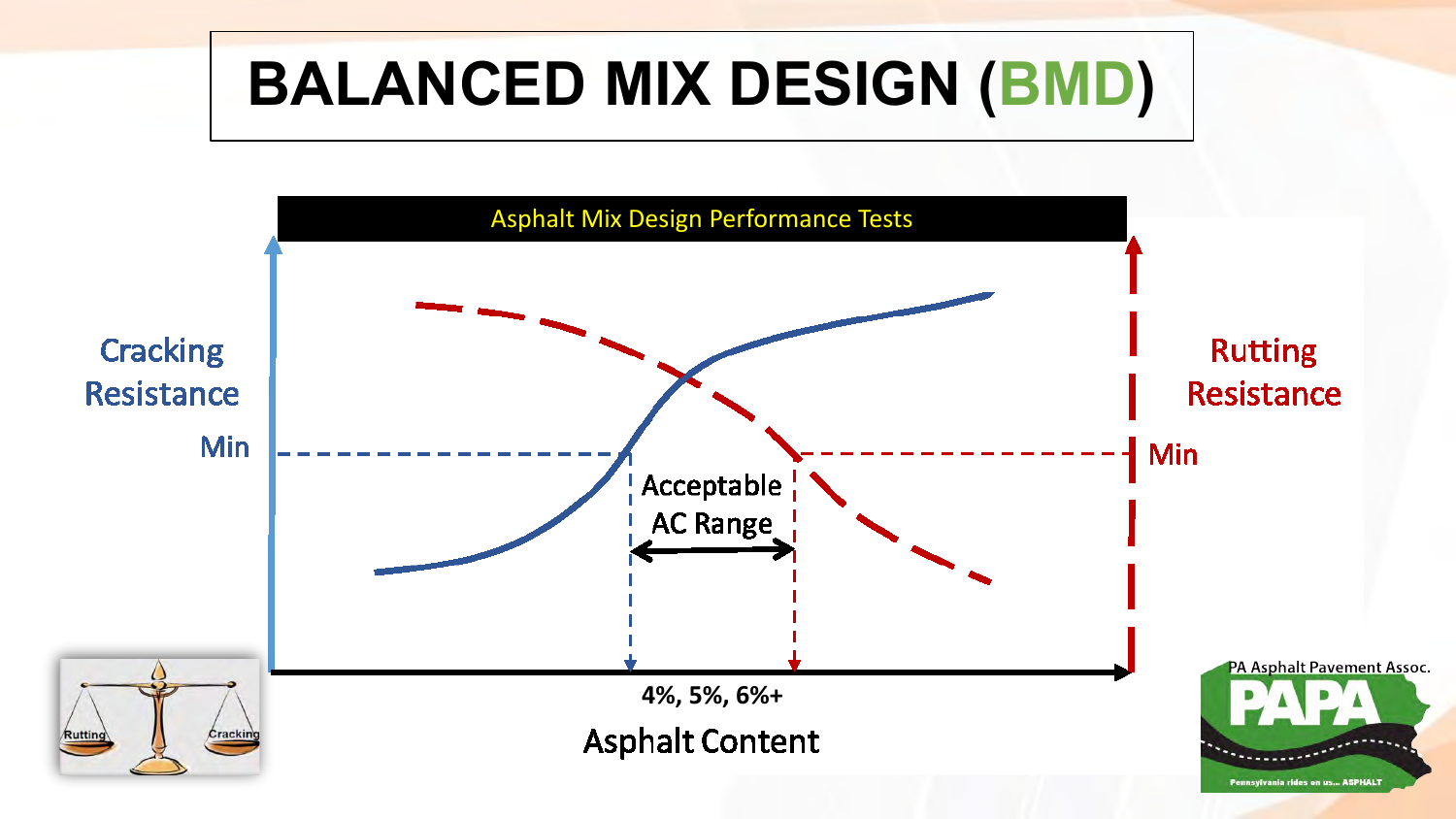

#### RUTTING **SECURE PERFORMANCE TESTS CRACKING**

#### **HWTT AASHTO T324**

- **Lab produced samples only for this pilot.**
- **Gyratory samples %7.0 (+/- 0.5%) air voids.**
- **Test run at 122<sup>0</sup> F (50<sup>0</sup> C).**
- **All samples tested to 20,00 cycles or 15mm rut depth, whichever comes first.**



• **May replace AASHTO T283 (TSR) eventually for moisture susceptibility.**

#### **IDEAL-CT ASTM D8225**

- **Gyratory samples %7.0 +/- %1.0 air voids (lab).**
- **Test run at 25<sup>0</sup> C (77°F).**
- **Applies load at 50mm / min.**
- **CT Index considers the Fracture energy, and post peek slope, and displacement at 75% peak load after failure.**







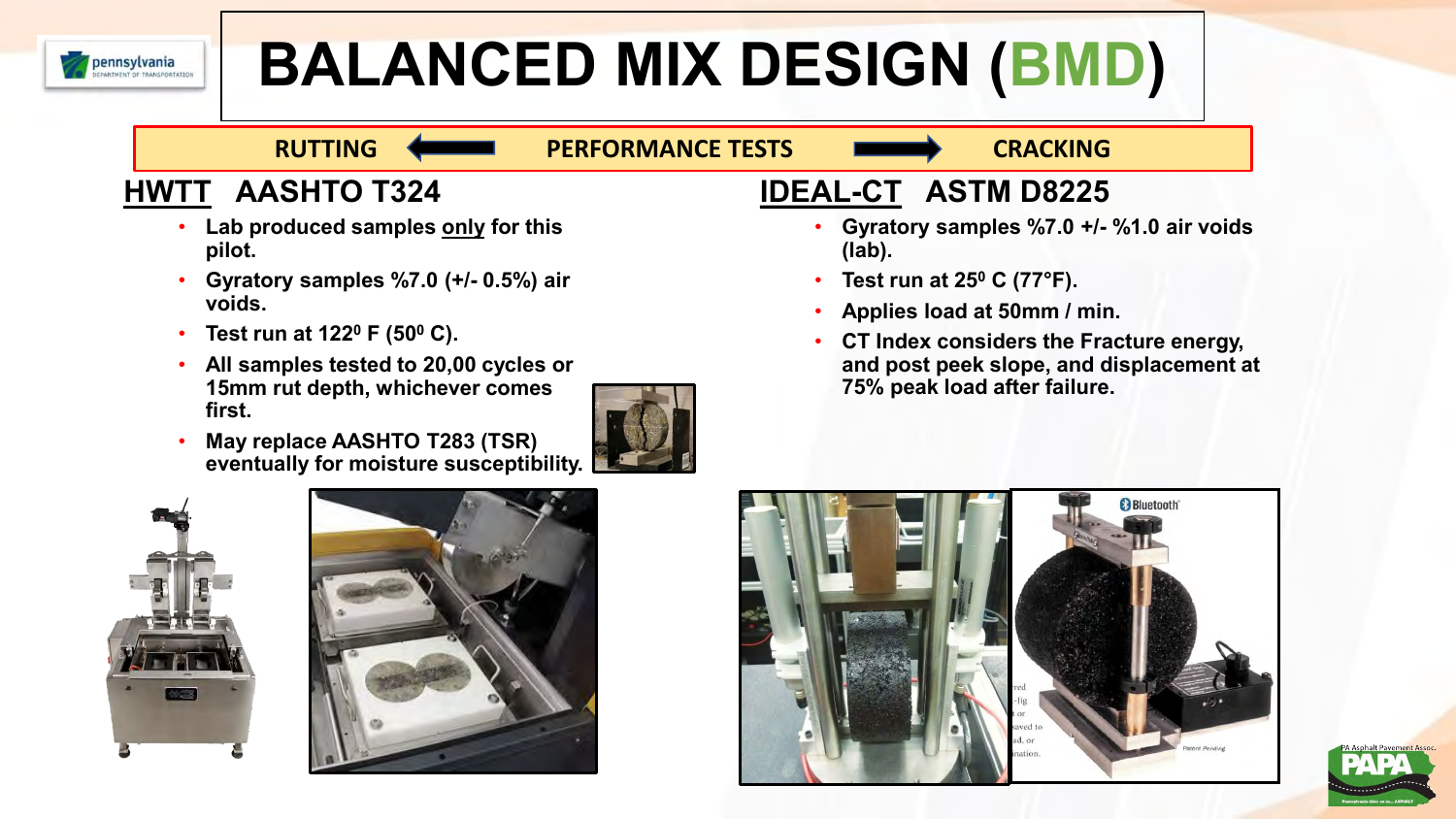

#### **HWTT**  $\longleftarrow$  **TENTATIVE TEST THRESHOLDS**  $\rightarrow$  **IDEAL-CT**

#### **HWTT AASHTO T324**

- **6mm @ 20,000 cycles**
- **12mm @ 10,000 cycles**
- **Stripping inflection point TBD for moisture susceptibility. Replace or supplement TSR 283.**





**IDEAL-CT ASTM D8225**

• **Minimum score of 70.**

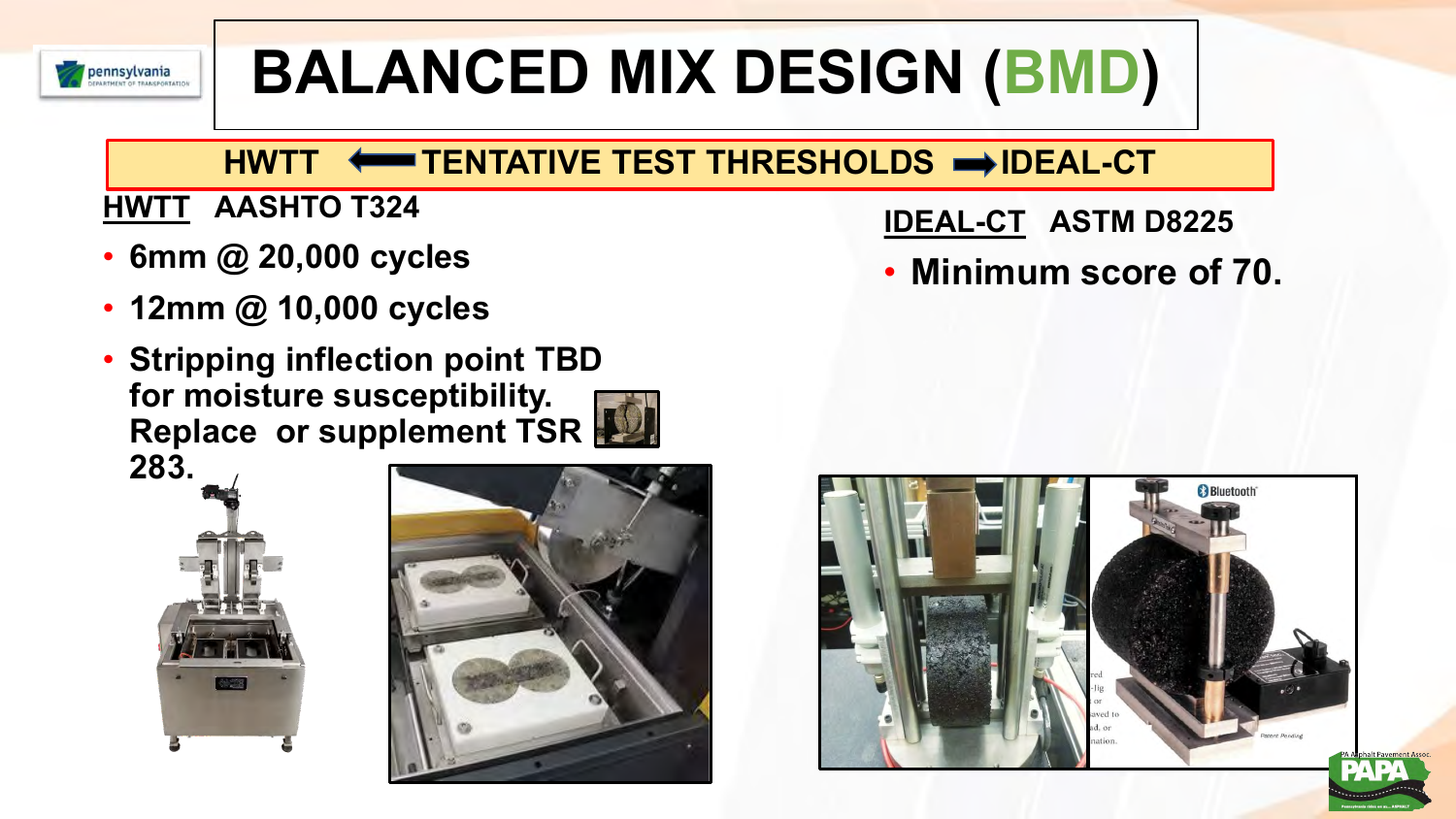# **HWTT & CT-Index SSP 2021**

- **Standard Special Provision approved by FHWA Jan. 25, 2021.**
- **HWTT & CT-Index testing results are for information only in 2021.**
- **Solicitation letter sent to Districts asking that a minimum of 5 projects in the 2021 construction season with anticipated final inspection dates before October 31, 2022.**
- **A PDA shall be inserted into each project for payment of \$1,500 per JMF on the project.** 
	- **This will probably be the last year for payments for testing.**



**Pennsylvania** wants to encourage producers to procure their own equipment

- **HWTT - \$55,000 TO \$75,000**
- **IDEAL-CT - \$5,000 TO \$10,000**

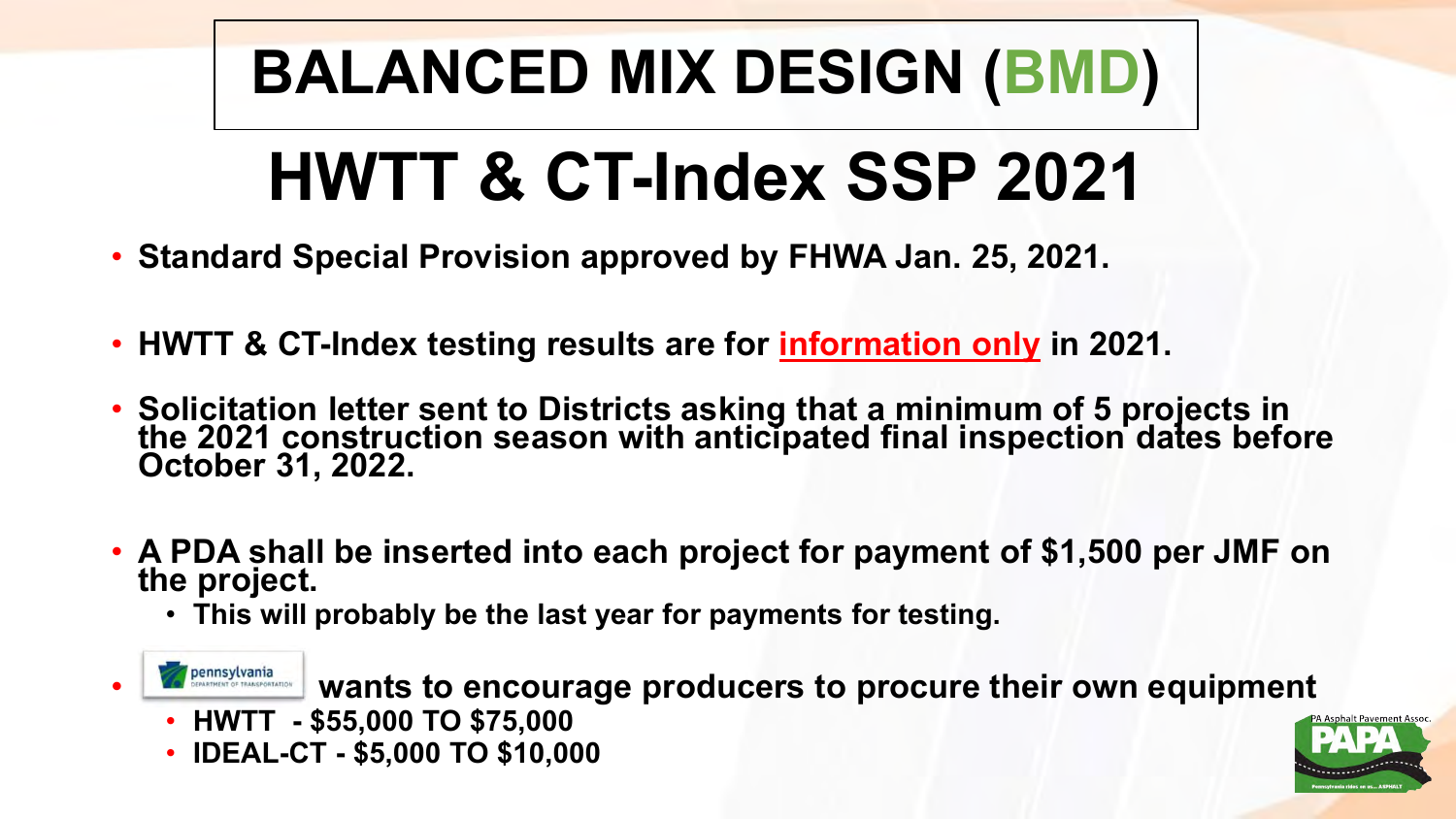#### **LETTER TO DISTRICTS REQUESTING PROJECTS**

#### • **Feb 9, 2021, memo (SSP) to Districts requesting project candidates for HWTT and IDEAL-CT Testing.**

|                 | pennsylvania<br>DEPARTMENT OF TRANSPORTATION                                                                                                             |
|-----------------|----------------------------------------------------------------------------------------------------------------------------------------------------------|
|                 | <b>MEMO</b>                                                                                                                                              |
| DATE:           | February 9, 2021                                                                                                                                         |
| <b>SUBJECT:</b> | Request for Asphalt Candidate Projects for Hamburg Wheel Track (HWT)<br>and Cracking Tolerance Index (CT <sub>(Index</sub> ) Testing Pilot Specification |
| TO:             | <b>District Executives</b>                                                                                                                               |
|                 | <b>Assistant District Executives - Construction</b>                                                                                                      |
| <b>FROM:</b>    | Melissa J. Batula, P.E. /                                                                                                                                |
|                 | Deputy Secretary for Highway Administration                                                                                                              |

This memo provides direction and guidance for the incorporation of the attached standard spec provision on projects as follows:

- The intent of this pilot is for districts to include the attached special provision on a minimum of 5 projects in the 2021 construction season let by October 21, 2021, with an anticipated final inspection date before October 31, 2022.
- The project can contain any superpave asphalt wearing course and/or binder course material. Base course material is excluded from this pilot project.
- Districts are encouraged to select projects to be let as soon as possible with paying takin place as soon as possible.
- · The district may consider both state and federal oversite projects as candidate projects.
- The district should review the attached Instructions for Use.

The SSP was distributed through the clearance transmittal process and approved by FHWA on January 25, 2021.

The HWT and CT<sub>(Index</sub>) Testing Standard Special Provision requires contractors to provide performance testing of laboratory produced asphalt material. The testing results are not require to be provided until the project's final inspection. The testing results are intended to give the department and asphalt producers information needed to evaluate current asphalt mixtures for rutting, cracking, and moisture susceptibility performance. The gathered data will help the department evaluate testing method protocols, set testing limits, and move toward implementation of balanced mix design specifications. Please note that districts will be required to submit test results in a provided spreadsheet format, or a centralized data site set up by our research team

#### **56 PROJECTS FOR 2021 CONSTRUCTION SEASON**

- The intent of this pilot is for districts to include the attached special provision on a minimum of 5 projects in the 2021 construction season let by October 21, 2021, with an anticipated final inspection date before October 31, 2022.
- The project can contain any superpave asphalt wearing course and/or binder course material. Base course material is excluded from this pilot project.
- Districts are encouraged to select projects to be let as soon as possible with paying taking place as soon as possible.
- The district may consider both state and federal oversite projects as candidate projects.
- The district should review the attached Instructions for Use.

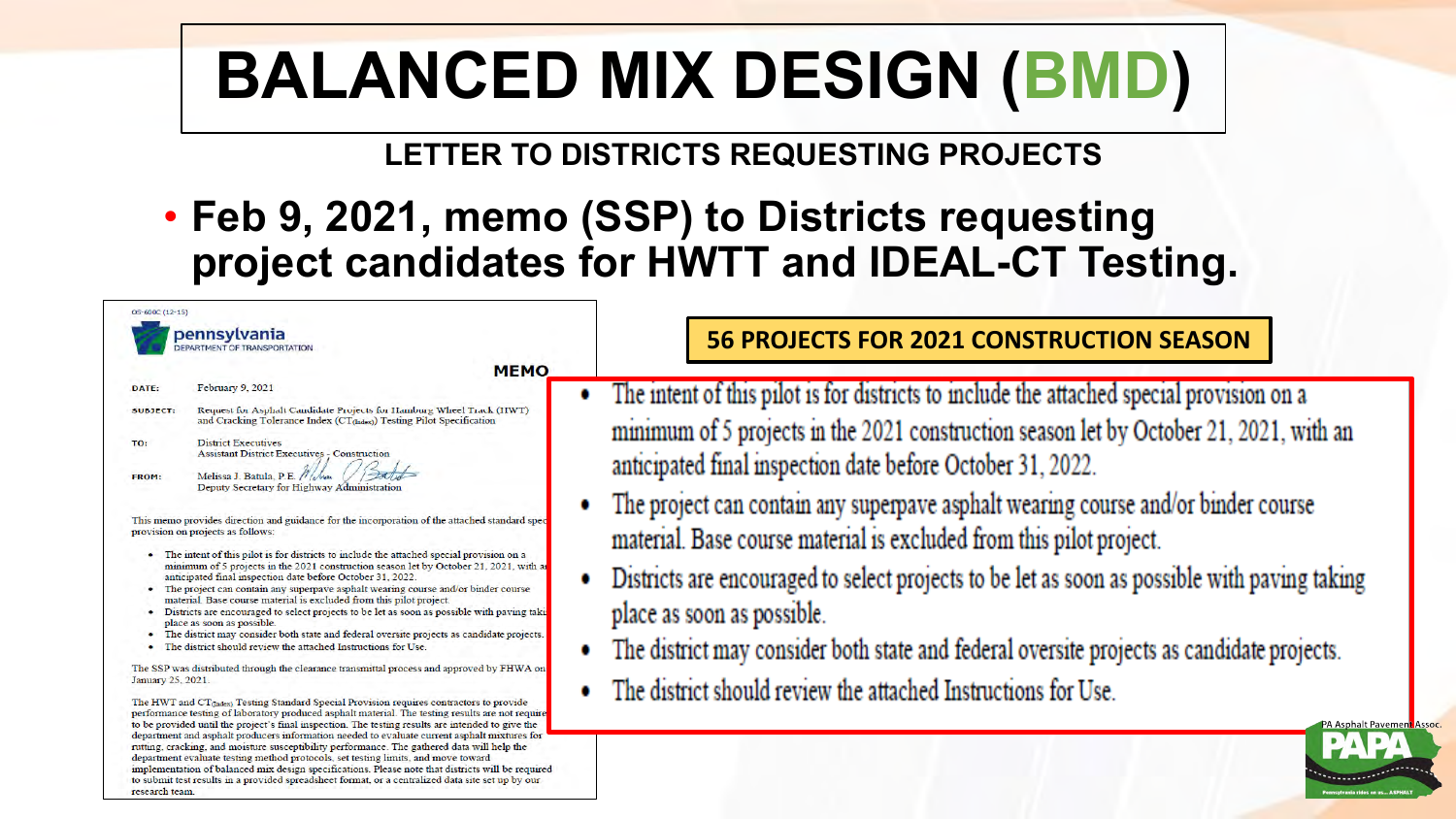**LETTER TO DISTRICTS RE: BMD IMPLEMENTATION PLAN**

• June 8, 2021, memo to Districts laying out **five-year implementation plan** for BMD with Performance Tests



June 8, 2021

- To: All Producers of Asphalt Mixtures (Pub. 41, Bulletin 41)
- Re: Implementation of the AASHTO T324 Hamburg Wheel Track Test (HWTT) and Evaluation of the Cracking Tolerance Index (CT(Index)) Test for Balanced Mix Designs of Asphalt Pavement Mix Designs in Pennsylvania

Dear Producers,

Over the past several years through the Long-Life Asphalt Pavement program, the Department has been evaluating and working toward implementation of an asphalt pavement balanced mix design process. Because of the obvious advantages of the AASHTO T324 Hamburg Wheel Tracking Test (HWTT), the time has come for the Department to commit and implement the HWTT for the evaluation of rutting potential in Pennsylvania asphalt pavement mixtures. The Department will also continue the evaluation of the ASTM D8225  $CT_{(Index)}$  test for possible future implementation. Producers will have the option of using an AASHTO re:source

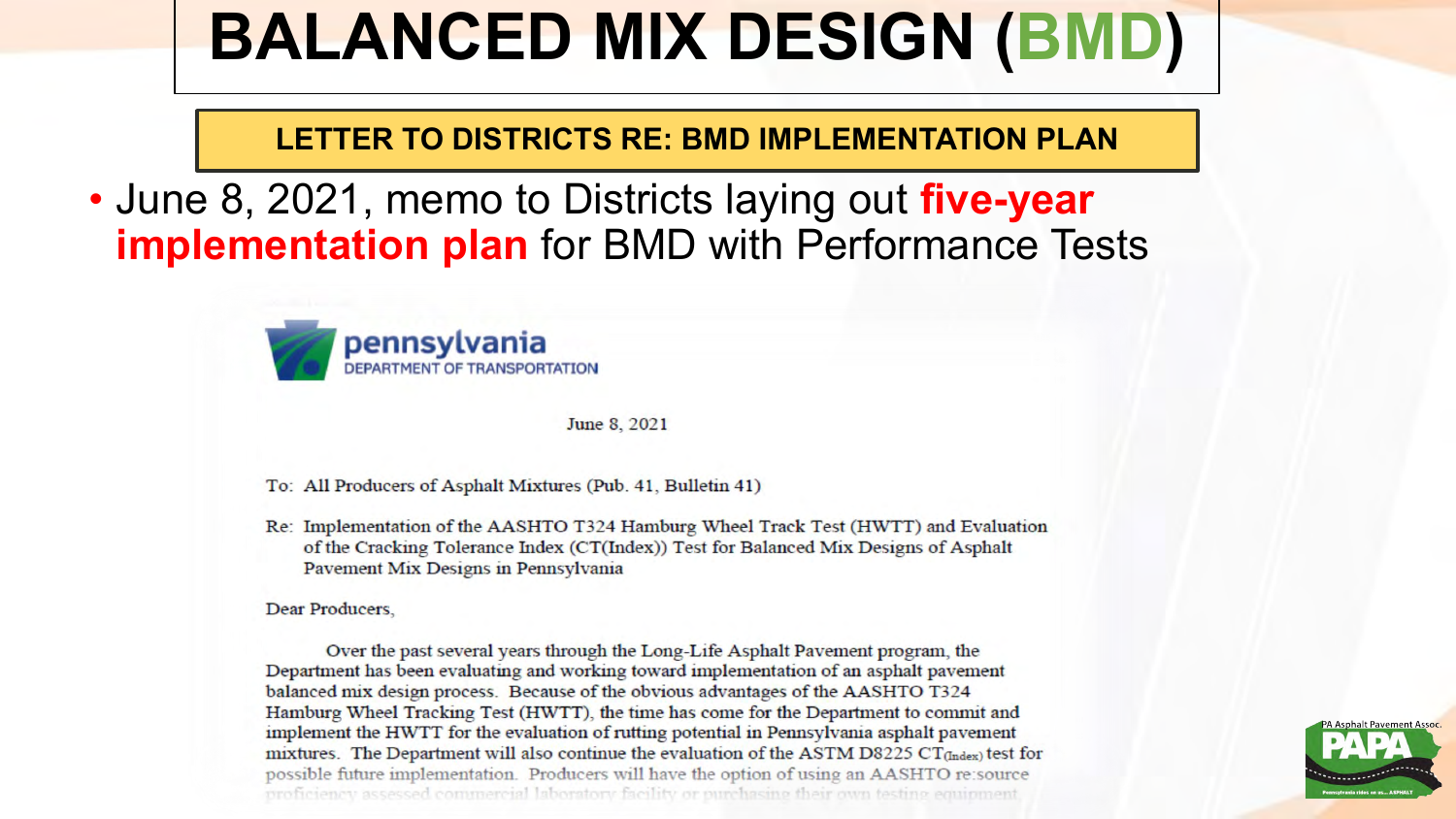# **BMD IMPLEMENTATION PLAN**

• June 8, 2021, memo to Districts laying out **five-year implementation plan** for BMD with Performance Tests.

**2021 Construction Season** – Districts have/will include the attached standard special provision on selected projects in the 2021 construction season. Payments will be made for the HWTT and CT(Index) testing as outlined in the standard special provision. Information only test results will be reported in the Remarks section of the JMF input within the eCAMMS system.

**2022 Construction Season** – For JMFs approved for the 2022 calendar year, Asphalt producers are encouraged to **complete for information only HWTT and CT(Index) testing results to be entered** into the remarks section of the eCAMMS system for as many JMF wearing course submissions as possible. HWTT and CT(Index) testing costs will be considered incidental to JMF approval for all 50gyration wearing course JMFs approved after 12/1/2021.

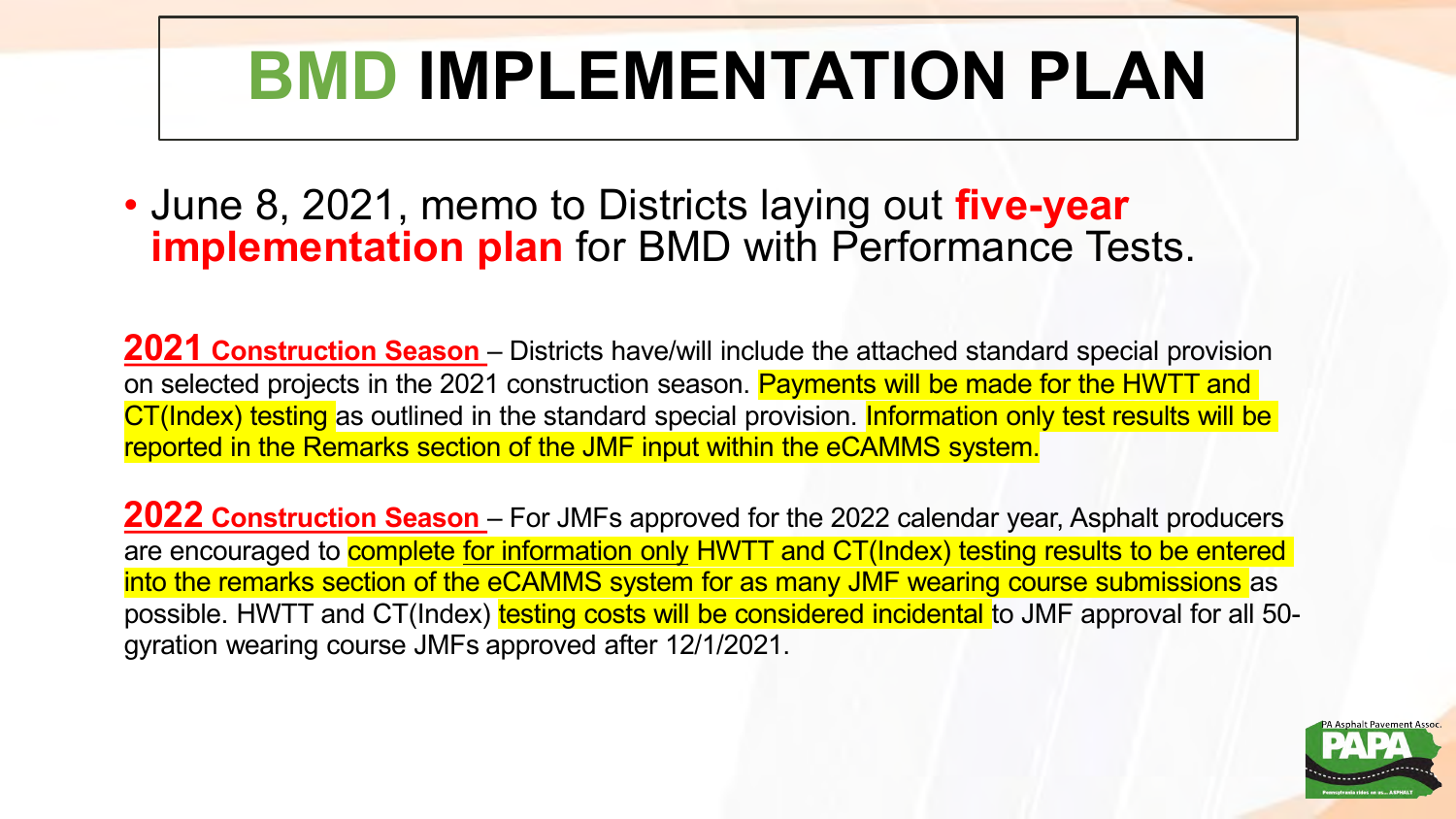### **BMD IMPLEMENTATION PLAN**

• June 8, 2021, memo to Districts laying out **five-year implementation plan** for BMD with Performance Tests.

**2023 Construction Season** – For JMFs approved after 12/1/2022, all 50 -gyration wearing course JMFs submitted for approval will require for information only HWTT and CT(Index) testing results entered into the remarks section of the eCAMMS system before JMF approval unless approved otherwise by the DME (refer to General Requirements Section). HWTT and CT(Index) testing costs will be considered incidental to the JMF approval for all 50-gyration wearing course JMFs approved after 12/1/2022. This is approximately 800 mix designs!

**2024 Construction Season** – All wearing course JMFs submitted for approval after 12/1/2023 will require for information only HWTT and CT(Index) testing results entered into the remarks section of the eCAMMS system before JMF approval unless approved otherwise by the DME (refer to General Requirements Section). HWTT and CT(Index) testing costs will be considered incidental to the JMF approval for all wearing and binder course JMFs approved for the 2024 calendar year.

**2025 Construction Season** – By 12/1/2024 the Department will establish HWTT testing limits and implement them for all wearing and binder course JMF approvals for JMFs approved for the 2025 calendar year.

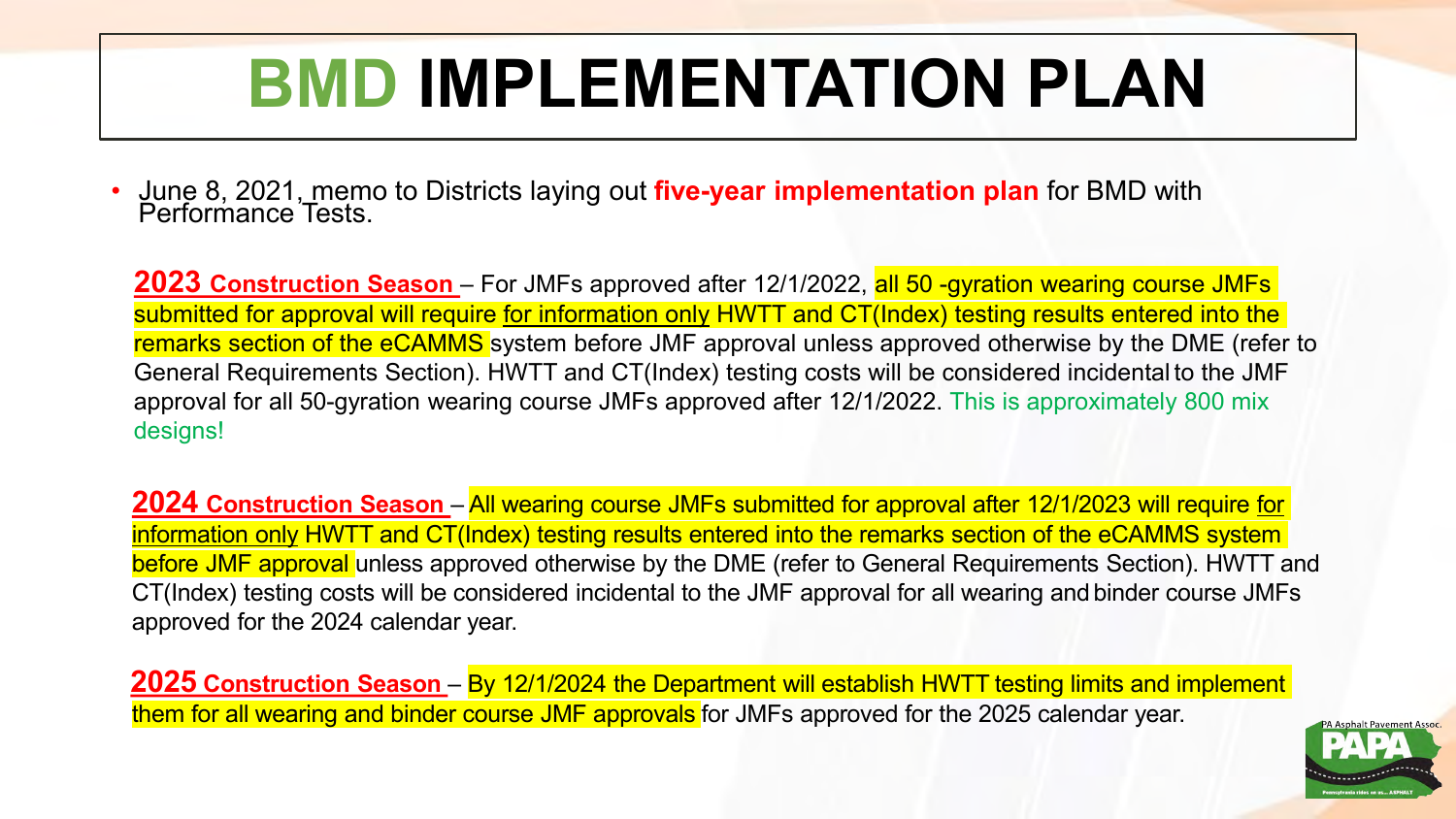### **BMD IMPLEMENTATION CHALLENGES**

#### **Implementation – Need .**

- **Pick performance test(s) 80%**
- **Decide on test protocols. 75%**
- **Sample aging protocols 50%**
- **Specification pilot(s). 40%**
- **Who will be doing testing and how large of an investment is the equipment? 10%**
	- **Contractors / Producers**
	- **Special Testing Labs**
	- **LTS**
- **Determination of acceptance limits 25%**
- **Enough lead time between project bid and paving?**
- **Trained technicians to run testing? 5%**
- **NECEPT CONTRACT to assist with implementation in progress of being finalized**